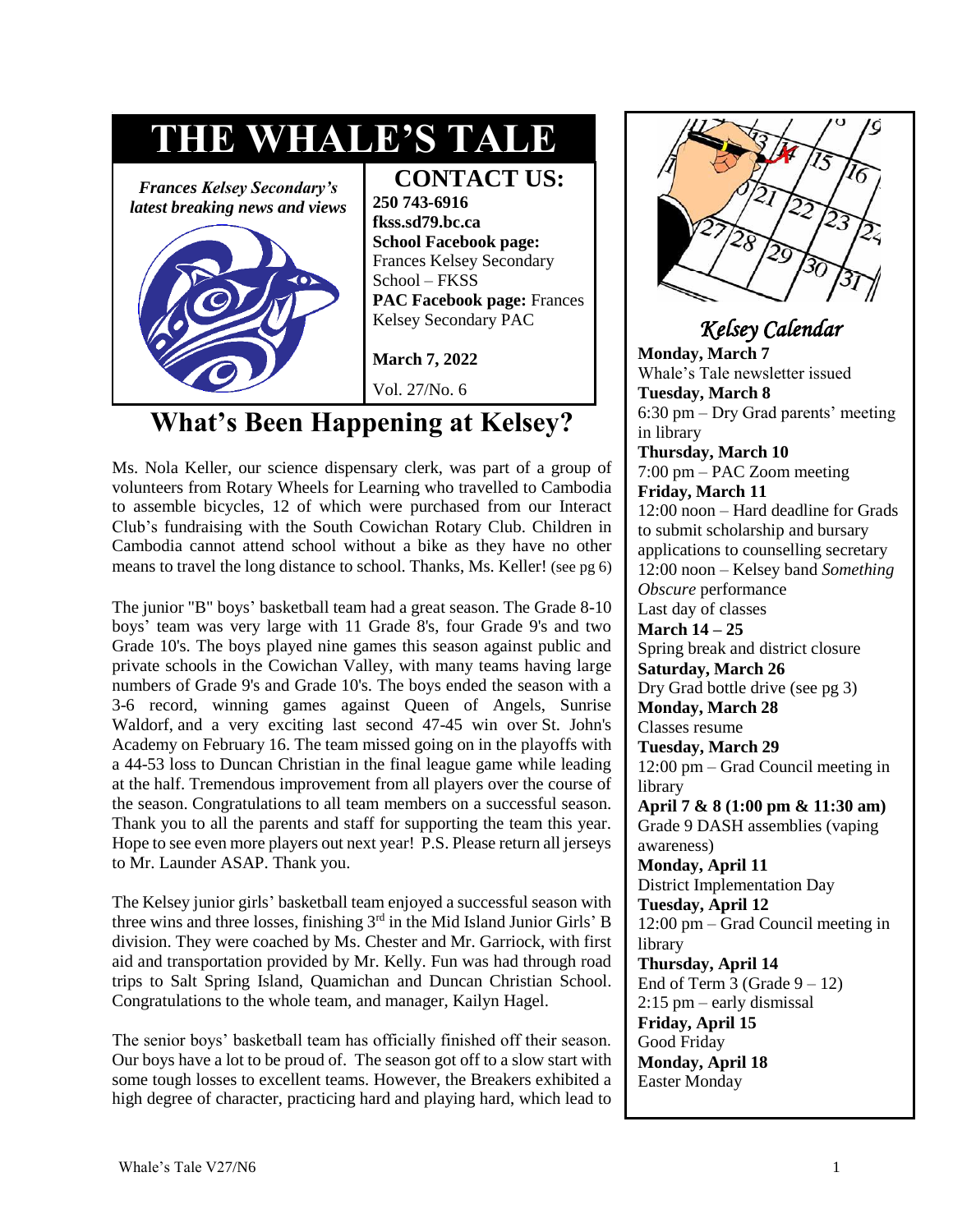improvements throughout the season. A season highlight was beating Parkland in a nail-biting overtime finish. Our season ended with a hard-fought game against Esquimalt, where the Breakers nearly came out on top. To our Grade 12s, we thank you for your leadership and hard work. Best of luck on your next journey! To our Grade 11s, we look forward to seeing you all back for an even better season next year! Mr. Reed and Mr. Franko thank the boys for a memorable season.

Ms. Chester's senior computer classes have been enjoying working on more advanced individual projects specific to each student's interests. Further, students are exploring career paths with their interests and skills. With software developers being one of the most in-demand professions over the next many years, students in Computer Programming 12 are working towards earning their Apple Level 1 App Development with Swift Certification. Upon successful completion of their certification exam, students will earn a digital badge they can share in a resume, portfolio, or in online professional networks! Visual Arts/Media Arts 12 students are challenging their advanced skills with projects in varying industry-standard applications including creating animations and visual effects using Photoshop or Blender, combining art skills with digital software, and creating music videos. Ms. Chester looks forward to students sharing their amazing projects with the class as they complete them!

Mrs. Smith is currently teaching a handworks and ceramics class wherein the students are learning how to throw on the pottery wheel as well as hand build with clay. When the students are waiting for their pottery pieces to dry, they will be kept busy learning how to knit, crochet, felt, needlepoint, and work with leather. Already, at this early point in the semester, the students have created many beautiful pieces and they should be very proud of what they have created so far.

Mr. Tattam's photography courses run in both semesters and in most grades. Students learn about camera controls, photo manipulation, and photographic composition. Students explore different subjects and themes through the camera. Some of the themes explored are documentary, commercial studio lighting, close-up, and time-lapse photography. After photographs are taken, students learn how to use PhotoShop to manipulate and improve their images. Photography is for anyone who enjoys the blending of technology with artistic expression.

Although our FKSS Wrestlers did not advance to place at the BC High School Championships in Vancouver, they wrestled with heart, were incredibly supportive team mates, and represented themselves and our school just as student athletes should. Coach Ryan Yewchin spoke highly of the way that Antonio Iannidinardo and Gabriel Carriero competed. Jacob Fraser was ill and had to miss the tournament. Antonio wrestled to a 3-2 record in the 66kg Boys division with all three wins coming via pins. Says Coach Yewchin: "It will be awesome to watch Antonio develop as he is only a Grade 8 competing in a Grade 8-12 sport." Gabe fell to an 0-2 record in the 110kg Boys division. Says Coach Yewchin, "As a younger wrestler, Gabe was truly competing against men. He has worked so hard this year and I am always impressed with his positive attitude, desire to learn, and improve." Well done, team!

Grade 8 science students in Mrs. Butler's class have been learning how to write a formal lab report and design their own experiments through the scientific inquiry process. They begin by conducting a teacher designed lab, then proceed to use the same principles to design their own lab which answers a question they want to explore. Some student questions have been which liquid boils faster (apple, orange or grape juice) and which bubble gum blows the biggest bubbles?

After a short lapse, our **Red Cross Club** has recently been revived and meets on Thursday at lunch in room 214. Sponsor: Mrs. Robinson. Another new club has also formed, being the **Wellness Club** which will focus on connection, self-care and staying well through these challenging times. Members meet Thursday at lunch in room 208. Sponsors: Mr. C. Knippelberg, Mr. M. Knippelberg and Ms. Trotter. For a complete listing of clubs, see [fkss.sd79.bc.ca,](file:///C:/Users/Nancy%20Bonner/Documents/WTale/fkss.sd79.bc.ca) then click on the Students & Parents tab, then open Clubs & Activities.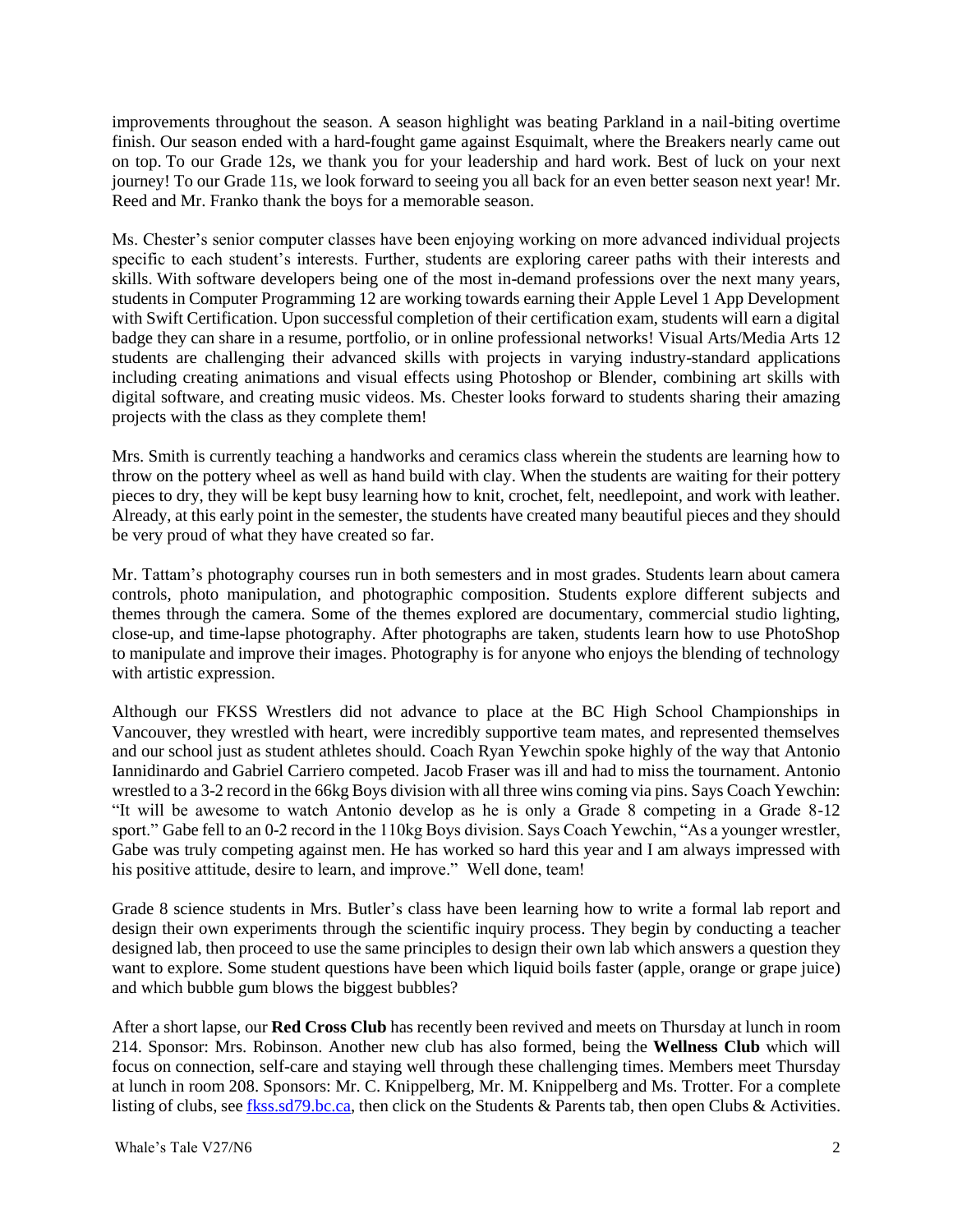# **New Staff**

We are pleased to announce that Lé Chandler, an itinerant teacher, has joined our Career Centre until the end of April to connect with students and to promote work experience and dual credits. We are also pleased that Ms. Deborah Clarke, Education Assistant, has joined our staff. Welcome to you both!

# **Scholarships and Bursaries**

#### **By Mr. Darren Hart, Acting Vice-Principal**

A reminder for our students planning to attend post-secondary institutions to be aware of specific deadlines and requirements for those applications. As many of these are on-going, it is up to individual student applicants to be aware of specific post-secondary requirements and deadlines. The best way to find this information is to look at the individual institution website, for example:

VIU.ca under future students UVic under admissions

If you have any questions, please see your counsellor as soon as possible.

Students at Frances Kelsey have access to approximately \$100,000 in local scholarships and bursaries offered from our community. One of the messages delivered to students is that all Grade 12's should apply for as many of the bursaries and scholarships that they are eligible for, as they are not necessarily based on grades but rather a variety of factors. For more information, please refer to [https://fkss.sd79.bc.ca](https://fkss.sd79.bc.ca/) Detailed scholarship and bursary information can be found under the "Graduation" tab. **The deadline for these is**  Friday, March 11<sup>th</sup> at 12:00 noon (the day before the start of Spring Break). Application packages will not be accepted after the  $11<sup>th</sup>$ .

Some Grade 12 students will also be doing District Scholarship Presentations in early May. These will be done digitally again this year. We are setting a deadline for video submissions of Monday, May 9<sup>th</sup> at 3:15 pm. More information will be forthcoming to students following Spring Break and can also be found at <http://sd79.bc.ca/students/scholarships/districtauthority-scholarship/>

Information regarding the following scholarships and bursaries, which have deadlines in March and April, is available on the Grad 2022 Team in the Non-Local Scholarship & Bursary channel:

- Coastal Community Credit Union Scholarship Program
- Trevor Linden Community Spirit Scholarship
- BC Transplant Society Scholarship
- Electronic Recycling Association Scholarship
- Save-On-Foods and UFCW Local 1518 Joint Diversity Scholarship

## **Dry Grad**

Our next Dry Grad Parent meeting will be held at **6:30 pm on Tuesday, March 8th** at Frances Kelsey Secondary School in the library. Please join us to help plan the fundraising and grad events for your upcoming graduate. Masks are mandatory.



(continued next page)

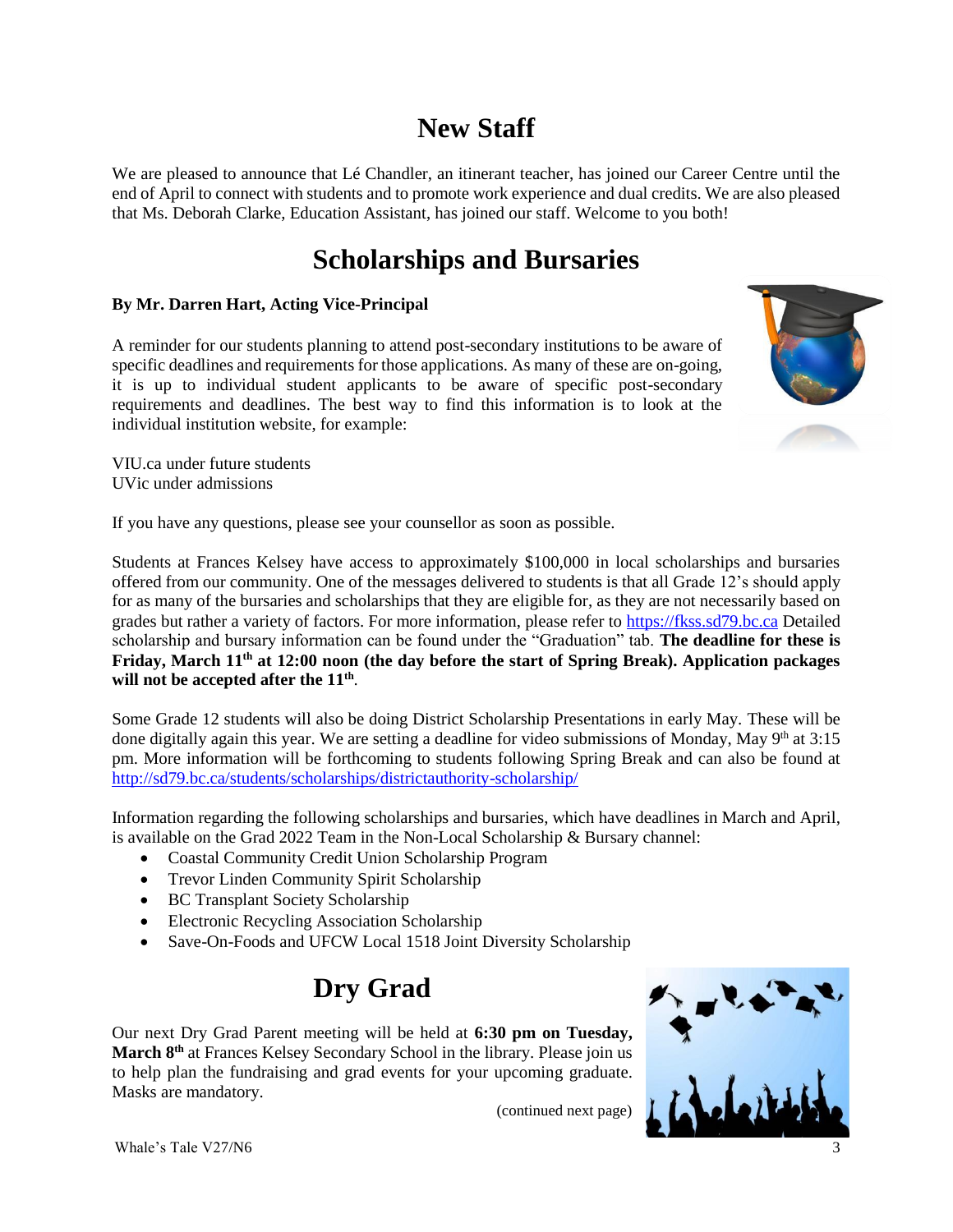**BOTTLE DRIVES** - Thank you to everyone who supported our third bottle drive last month. We raised \$2,800+. Mark your calendars:

· March 26 **-** bottle drive will be happening at Evergreen Elementary School 10:00 – 2:00. Parents/graduates we need you driving, collecting, and sorting!

· April 30 - bottle drive will be happening at 550 Voutrait Road, Mill Bay

· Tell your family: donations can also be taken to the Fisher Road bottle depot anytime and ask for the funds to be deposited to FKSS Dry Grad account

· Drop off anytime: 3578 Garland Avenue, Cobble Hill (leave by the garage) – easy!

**PANAGO PIZZA VOUCHERS** - Make dinner options easy - stock up for the year so the kids can easily take care of dinner themselves. Emai[l franceskelseydrygrad@gmail.com](mailto:franceskelseydrygrad@gmail.com) with your student(s) name, advisor name and # of vouchers. We will deliver to the school for pickup by the student. Cost # tickets  $x$  \$12 (\$4) from every \$12 goes to dry grad) Vouchers do not expire – unlimited toppings – redeemable for ANY medium pizza from ANY Panago location. Order anytime as this is a year long fundraiser

**COUNTRY GROCER RECEIPTS** - Send your Country Grocer receipts to school with your student(s). We are collecting receipts for Dry Grad and we want yours! Receipts can be handed in at the office at the drop box.



**FIREWOOD SALES** - we are preparing to sell firewood starting March 26th. An email will be sent to graduating students on details of firewood sales and the Facebook [dry grad page](https://www.facebook.com/search/top?q=fkss%20dry%20grad%202022) will have further details.

**DRY GRAD** Please join us at our next meeting on **Tuesday, March 8 at 6:30 pm** in the Kelsey library MASKS ARE MANDATORY Helping Hands make light work! For more information, please contact [franceskelseydrygrad@gmail.com](mailto:franceskelseydrygrad@gmail.com)

**ALL HANDS ON DECK! April 30th Graduates will be needed to help load trucks, deliver firewood and help with the bottle drive.** Tell your family and friends. Mark your calendars to prepare you for next year's winter warmth.

\*\*If you are interested in helping with precutting firewood on April 23rd at 10:00 am, PLEASE email [franceskelseydrygrad@gmail.com](mailto:franceskelseydrygrad@gmail.com) with your name, phone number and available equipment (saws, splitters, axes).

## **Frances Kelsey Parents Advisory Council**

#### **By Ms. Lizzie Johnson, PAC President**



Hello Parents and Guardians,

Our main focus these past few weeks has been updating the wording for the PAC Bursaries. The executive all had similar ideas and we are really happy with the result. We hope parents, guardians and students will also approve of the changes, and in turn, we look forward to receiving more applications than in previous years.

As always, every parent and guardian is invited and welcome to join PAC meetings. Our next meeting will be held on **Thursday, March 10 at 7:00 pm.** You will receive the Zoom link via

#### **FKPAC**

Please join us at our next meeting on **Thursday, March 10 at 7:00 pm** via Zoom. Details will be emailed and posted on Facebook. For more information, please contact [franceskelseydrygrad@gmail.com](mailto:franceskelseydrygrad@gmail.com)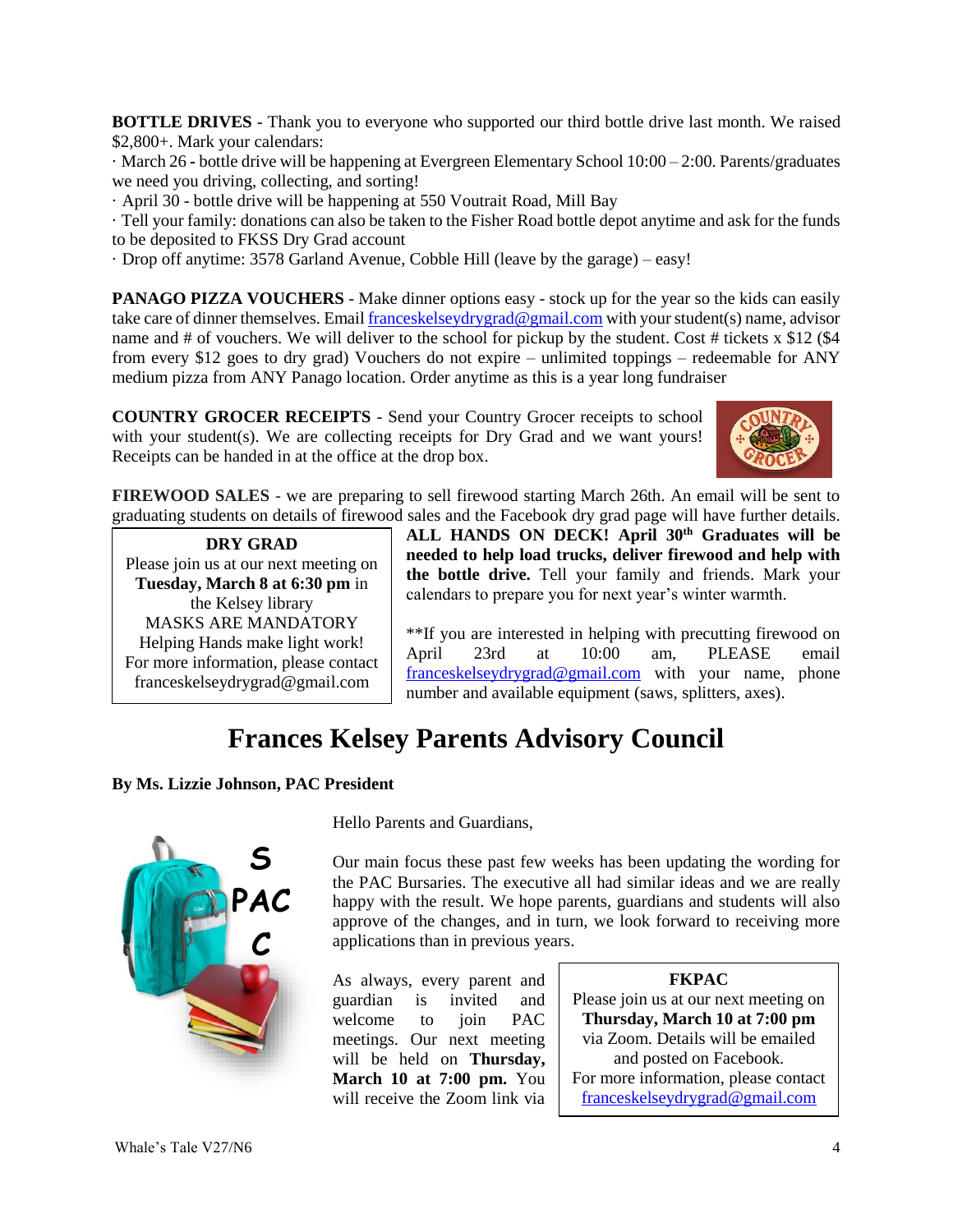email. Meetings usually run for just 1 hour - we try to be efficient. Please join us! Take care, Lizzi Johnson, PAC President

## **District Parent Advisory Council**

#### **By Ms. Cindy Youden, DPAC Rep for FKSS PAC**

Your District Parent Advisory Council recently hosted an informative webinar: "Understanding PACs from A-Z and Why They are Important for Families"



You may watch the recording here: [https://bccpac.bc.ca/index.php/resources/16-dpac-pac/1086-2022-pac](https://bccpac.bc.ca/index.php/resources/16-dpac-pac/1086-2022-pac-a-to-z?fbclid=IwAR1AA0Wqy7Lb03yOGExC9YCKAQlbHkCoed8qKFSygmqthVOnaIk6Vbe-gD8)[a-to-z?fbclid=IwAR1AA0Wqy7Lb03yOGExC9YCKAQlbHkCoed8qKFSygmqthVOnaIk6Vbe-gD8](https://bccpac.bc.ca/index.php/resources/16-dpac-pac/1086-2022-pac-a-to-z?fbclid=IwAR1AA0Wqy7Lb03yOGExC9YCKAQlbHkCoed8qKFSygmqthVOnaIk6Vbe-gD8)

Please check out our website at [http://dpac.sd79.bc.ca](http://dpac.sd79.bc.ca/). Also note that our Facebook page is kept up to date, so it's easy to follow our group this way:<https://www.facebook.com/cowichanvalleydpac/>

### **A Message from the Indigenous DPAC Committee**



The Indigenous DPAC Committee is actively seeking two co-chairs. If you are a parent, guardian, Auntie, or Uncle; if you or your children self-identify as First Nations, Inuit or Metis; and if you are interested in our committee, we would love to hear from you!

We are a growing group with lots of support from the DPAC Committee. We meet the 1<sup>st</sup> Thursday of every month. To date, we have only been able to meet online through Zoom meetings but we have been meeting for the past five months. We have access to the Inspire Room at the School Board Office. We may be trying hybrid meetings in the coming months, with some participants meeting at the Inspire Room and some participants joining us online. Meetings usually start at 7:00 pm.

We can be reached at [idpacsd79@gmail.com](mailto:idpacsd79@gmail.com)

### **Career Corner**

UBC Virtual Presentation "MD Outreach Ambassador Program" - **Friday, March 11 at 11:20** in the **FKSS Library** – Grades 9-12. PLEASE SIGN UP AT OUR FKSS CAREER CENTRE IF YOU ARE INTERESTED IN ATTENDING.

#### **WEX**

Work Experience Students who have already attended the WEX (Work Experience) seminar with Mrs. Brinkman – spring break is fast approaching and a time to work more hours. Please remember to hand in your Unit III package, signed by your employer. Hours worked will NOT count unless this has been returned to the Career Centre. Once your 90 hours are done, return your log sheet to the Career Centre to pick-up the final unit to complete your package to earn 4 credits.

Attention Grade 10 and 11 students: now is the time to plan and sign-up for Dual Credit opportunities to complete trades, career, and university level courses, tuition free, while attending high school. Students will receive credit towards their high school graduation requirements and post-secondary credits. Stop by or call our FKSS Career Centre to find out more.